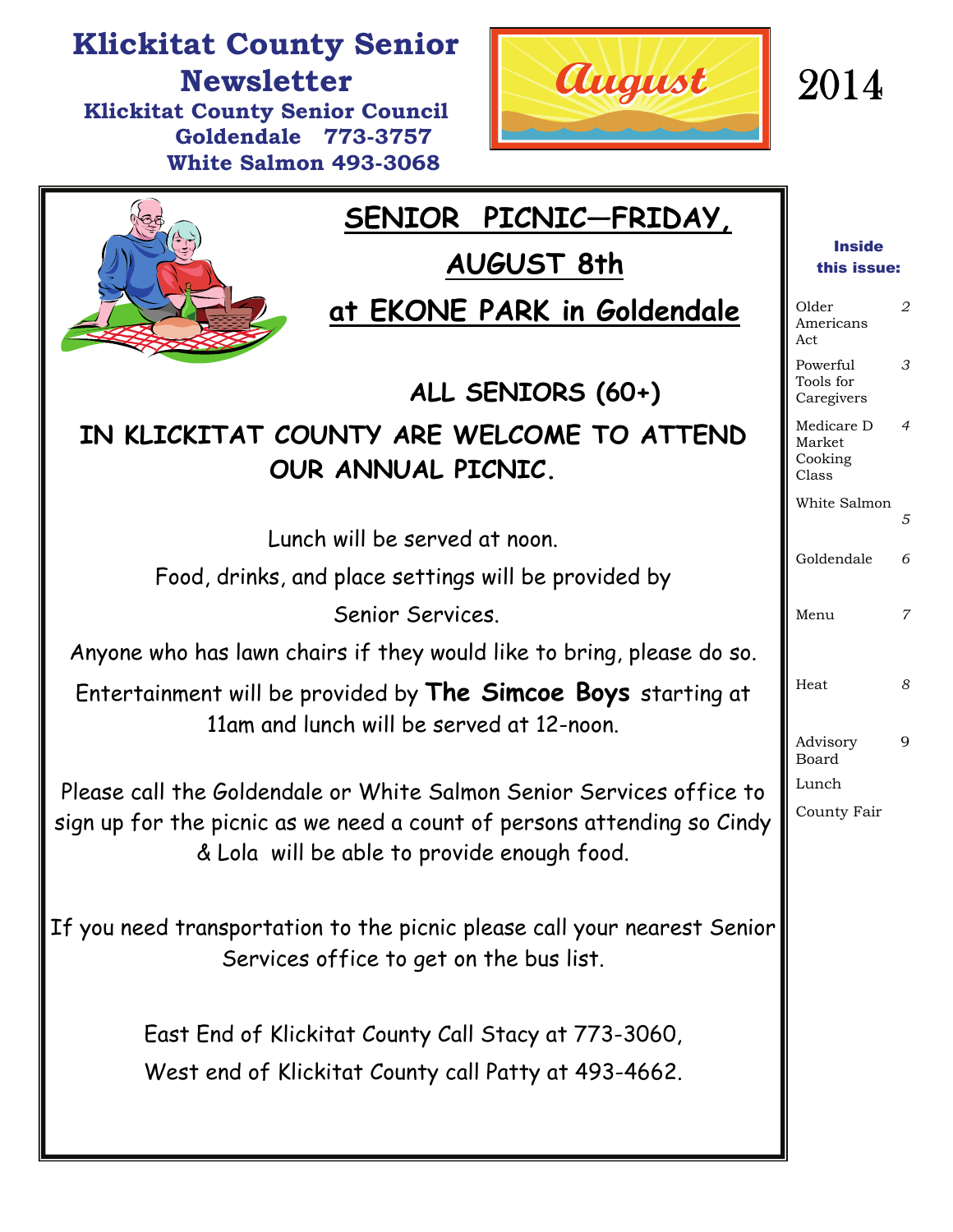#### **Older American's Act**

Millions of Americans rely on the [Older Americans Act](http://www.aarp.org/health/health-care-reform/info-2014/the-older-americans-act-AARP-ppi-health.html?intcmp=AE-POL-IL) (OAA) to live independently as they age. That's why we need to let Congress know that it is vital to help preserve the dignity of seniors by [renewing the OAA now](http://blog.aarp.org/2014/05/05/amy-goyer-older-americans-act-in-home-services/?intcmp=AE-POL-IL).

#### **Helping Seniors Live Independently**

Since it was enacted into law in 1965, millions of our most vulnerable seniors have relied on the OAA for their health and economic security.

The act helps seniors live independently by:

- Supporting nutrition programs, including Meals-on-Wheels
- Providing home and community-based services, including preventive health services and transportation assistance
- Assisting [family caregivers](http://www.aarp.org/home-family/caregiving/?intcmp=AE-POL-IL) with information and referral, counseling and respite care
- Preventing and detecting [elder abuse](http://www.aarp.org/politics-society/advocacy/info-02-2012/elder-abuse-awareness-inside-estreet.html?intcmp=AE-POL-IL)
- Providing part-time community service employment and training, including the Senior Community Service Employment Program (SCSEP), which has helped more than 1 million older Americans enter the workforce

OAA's assistance makes common sense in fiscal terms, too — it helps save precious federal and state tax dollars by keeping seniors out of nursing homes and preventing unnecessary hospital readmissions.

The OAA's current authorization expired in fiscal year 2011, but Congress has been unable to reach an agreement on its reauthorization.

WE need to fight for a bipartisan, simple reauthorization that will protect core programs and achieve greater effectiveness for funds already dedicated to the act's core programs.

WE need to urge our representatives in the House and Senate to expedite passage of a simple OAA reauthorization that maintains existing programs without jeopardizing underfunded OAA services for the nation's seniors.

Call or write to you representative now.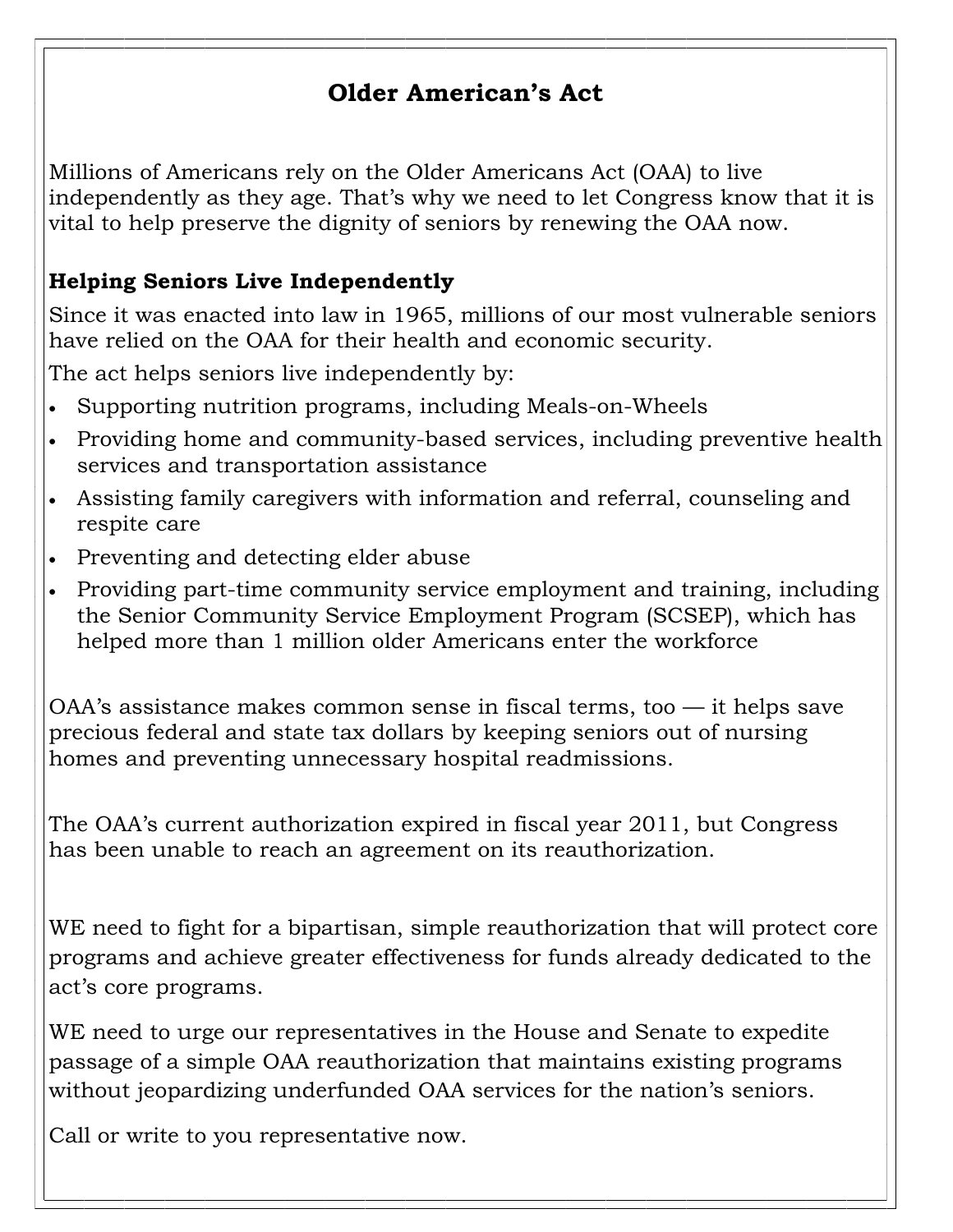#### **POWERFUL TOOLS FOR CAREGIVERS CLASS Goldendale**

计毕

You must pre-register by calling 773-3757 or 493-3068, space is imited and available on a first-come, first-serve basis.

**Place:** Goldendale Library Camplan Room

**Time:** 9:30am—Noon

好好好好好

**Dates:** Thursdays, August 21, 28, September 4, 11, 18, 25,

#### **Taking care of You:**  ☆

女女女女女女女女女女女女女女女女女  $\stackrel{\star}{\triangle}$  Powerful Tools for Caregivers is a FREE 6 week educational series de- $\star$  signed to help unpaid family caregivers take care of themselves while  $\frac{1}{2}$ caring for a relative or friend. Care givers develop a wealth of self-care  $\frac{1}{8}$  tools to reduce presonal stress, communicate their needs effectively and the tough care giving decisions. You will benefit from this cla tools to reduce personal stress, communicate their needs effectively  $\star$  in challenging situations, deal with difficult emotions and make tough care giving decisions. You will benefit from this class whether you are helping a parent, spouse, friend, someone that lives in a  $\star$  nursing home or long distance care giving. ☆

#### **Class participants report they;**   $\frac{\lambda}{\lambda}$

- 计毕 • Are better at caring for themselves,
- $\star$  Have fewer feelings of anger, guilt and depression,
- $\frac{1}{2}$  $\star$  • Have increased confidence and ability to cope with the demands of 计毕 care giving,
- $\star$  Take more advantage of community services.  $\frac{1}{2}$

#### **Class Description:**

- Class 1: Taking Care of You
- ★ Class 2: Identifying and Reducing Personal Stress
- Class 3: Communicating Feelings, Needs, and Concerns
- Class 4: Communicating in Challenging Situations
- Class 5: Learning from our Emotions
- Class 6: Mastering Care Giving Decisions

☆

 $\frac{\lambda}{\lambda}$ 

\*\*\*\*\*\*\*\*\*\*\*\*\*\*\*\*\*\*\*\*\*\*\*\*\*\*\*\*\*\*\*\*\*\*\*\*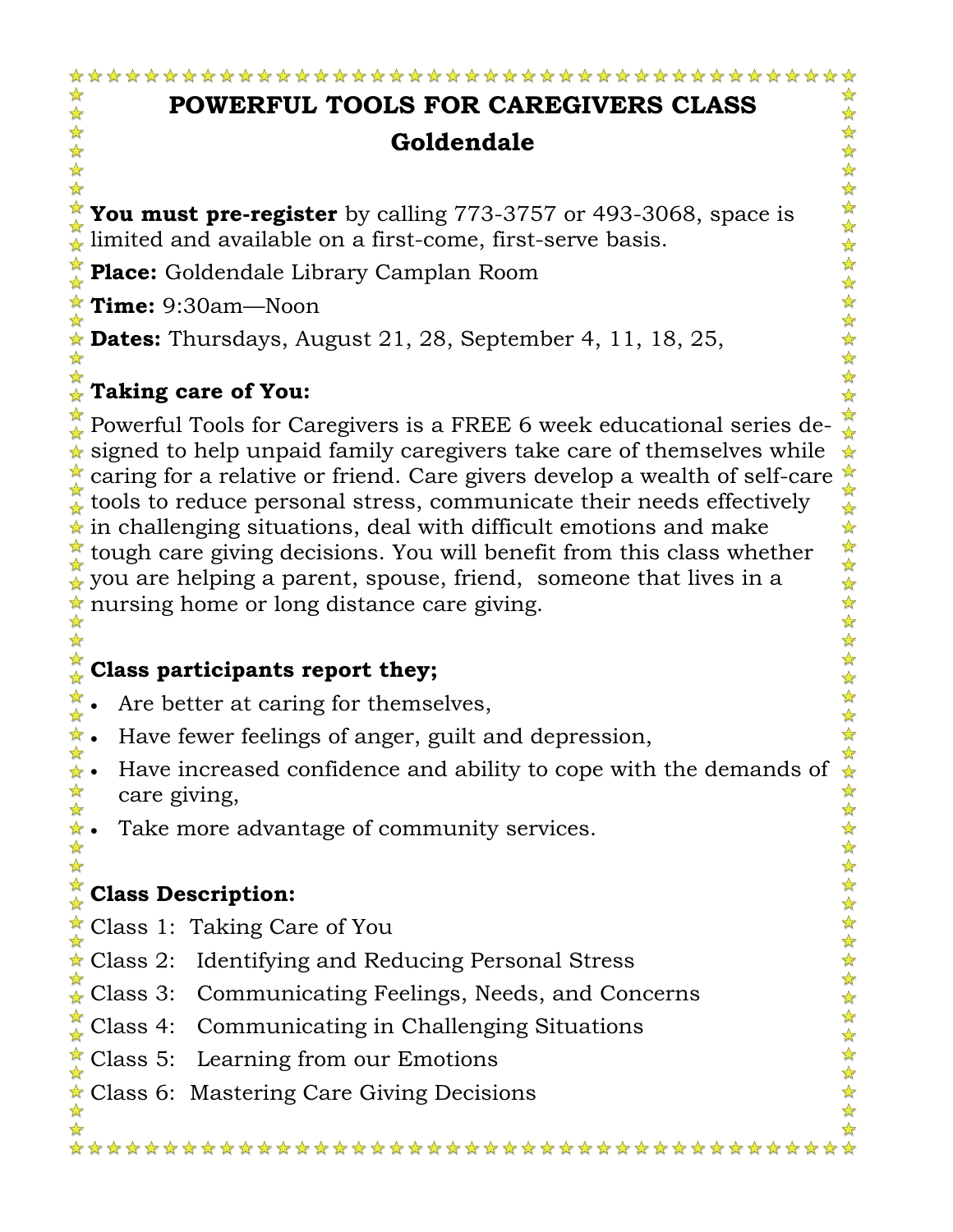#### **Medicare Open Enrollment**

#### **October 15-December 7 Tell Your Friends!**

It's not too soon to start thinking about Medicare's open enrollment period for prescription drug plans (Part D) and Medicare Advantage plans. Open enrollment takes place every year, October 15 through December 7. The Statewide Health Insurance Benefits Advisors (SHIBA) can help answer your Medicare questions**.** 

SHIBA's unbiased, statewide network of trained volunteers helps people answer questions and evaluate plans, and even search for plans online. Before you make your decision, consider the following tips:

- Plan costs and coverage can change every year, so carefully review all letters and notices from your current plan.
- Make a list of all current prescription drugs you take, the doses, and how often. Then, use the Plan Finder at www.medicare.gov to compare Part D plans.
- Review the 2015 Medicare & You handbook. You should receive it by mid-October.
- If you have questions, call Virginia 773-3757 or Jill 493-3068 or SHIBA at 1-800-562-6900 before you sign up.
- If you have limited income and need help paying for prescription drugs, check out Medicare's "Extra Help" program. To see if you qualify, contact Virginia or Jill or the Social Security Administration at 1-800-772-1213 or go to [www.socialsecurity.gov](http://www.socialsecurity.gov/) and click on Medicare.

## **Free Farmer's Market Cooking Class**

**On August 5th at 4pm we will be conducting a free Farmer's Market Cooking Class at the Pioneer Center in White Salmon (501 NE Washington).** 

**The class will include a tour of the White Salmon Farmer's market, selection of fresh goods, and then a cooking class to prepare the wonderful locally grown items.** 

**For more details or to register contact:** 



**White Salmon Senior Services 493-3068**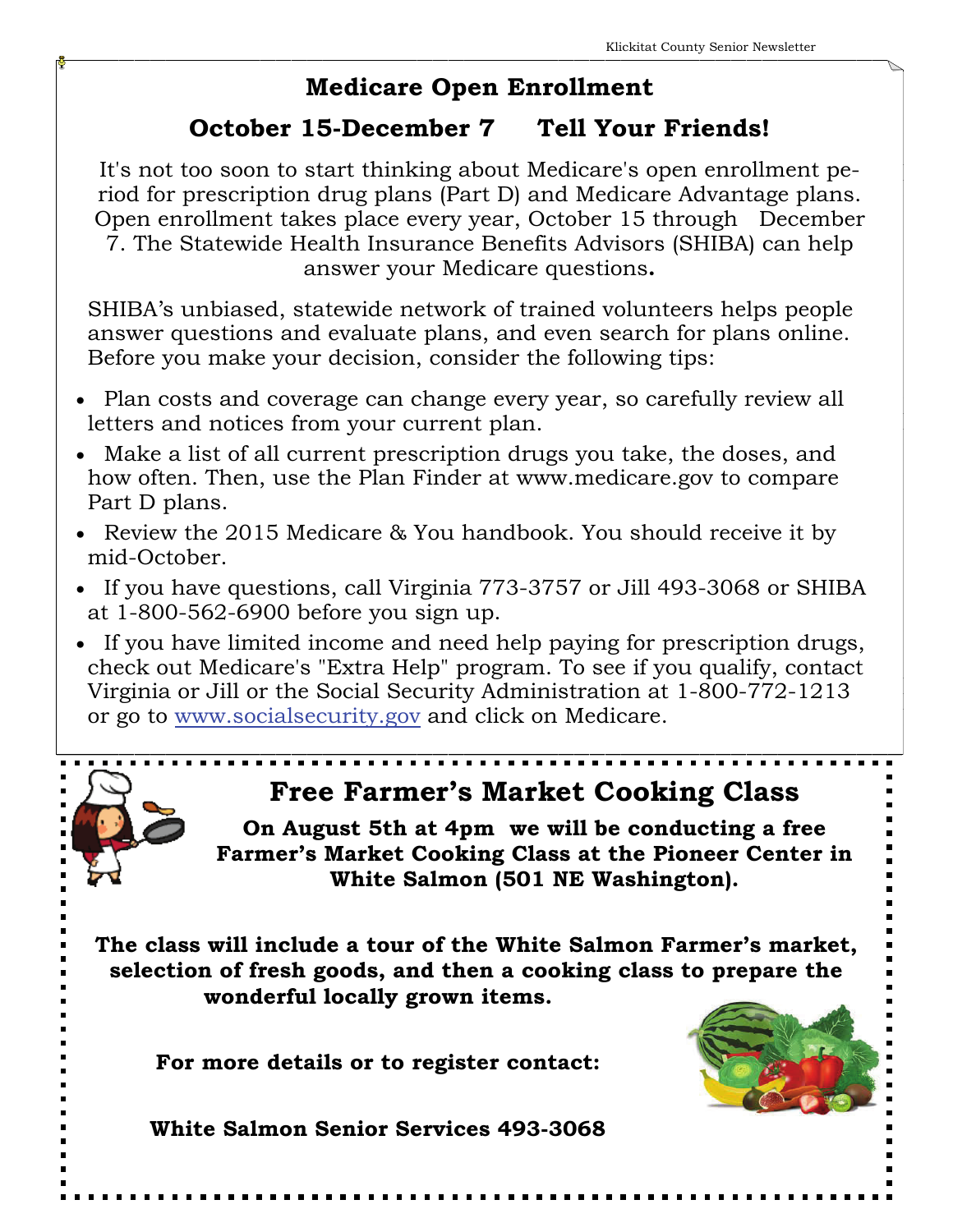# **White Salmon Events August 2014**



| <b>Sun</b>                                                                           | Mon                                                                             | <b>Tue</b>                                                                                         | <b>Wed</b>                                                         | Thu                                                    | Fri                                                                  | <b>Sat</b>     |
|--------------------------------------------------------------------------------------|---------------------------------------------------------------------------------|----------------------------------------------------------------------------------------------------|--------------------------------------------------------------------|--------------------------------------------------------|----------------------------------------------------------------------|----------------|
| <b>MUSIC</b><br>8/4 For the<br><b>Good Times</b><br>8/6 Cindy,<br>Rhonda &<br>Family | 8/11 Old Time<br>Friends<br>8/13 Simcoe<br><b>Boys</b><br>8/18 Truman<br>Bohler | 8/20<br>Strawberry<br>Mountain<br>Band<br>8/25 For the<br>Good Times<br>8/27 Simcoe<br><b>Boys</b> |                                                                    |                                                        | $\mathbf{1}$                                                         | $\overline{2}$ |
| $\overline{3}$                                                                       | $\overline{4}$<br>9:30 Exercise<br>10am Bingo                                   | 5<br>2pm Strong<br>Women<br>4pm<br>Cooking<br>Class                                                | 6<br>9:30 Exercise<br>10am<br>Mahjong                              | $\overline{7}$<br>Noon Pinochle<br>2pm Strong<br>Women | 8<br>Senior Picnic<br>Goldendale<br><b>Ekone Park</b><br>Picnic lime | 9              |
| 10                                                                                   | 11<br>9:30 Exercise                                                             | 12<br>2pm Strong<br>Women                                                                          | 13<br><b>Hood River</b><br>Shopping<br>9:30 Exercise<br>10 Mahjong | 14<br>Noon Pinochle<br>2pm Strong<br>Women             | 15                                                                   | 16             |
| 17                                                                                   | 18<br>9:30 Exercise<br>10am Bingo                                               | 19<br>2pm Strong<br>Women                                                                          | 20<br>9:30 Exercise<br>10 Mahjong                                  | 21<br>Noon Pinochle<br>2pm Strong<br>Women             | 22                                                                   | 23             |
| 24<br>31                                                                             | 25<br>9:30 Exercise                                                             | 26<br>2pm Strong<br>Women                                                                          | 27<br>9:30 Exercise<br>10 Mahjong                                  | 28<br>Noon Pinochle<br>2pm Strong<br>Women             | 29                                                                   | 30             |
|                                                                                      |                                                                                 |                                                                                                    |                                                                    |                                                        |                                                                      |                |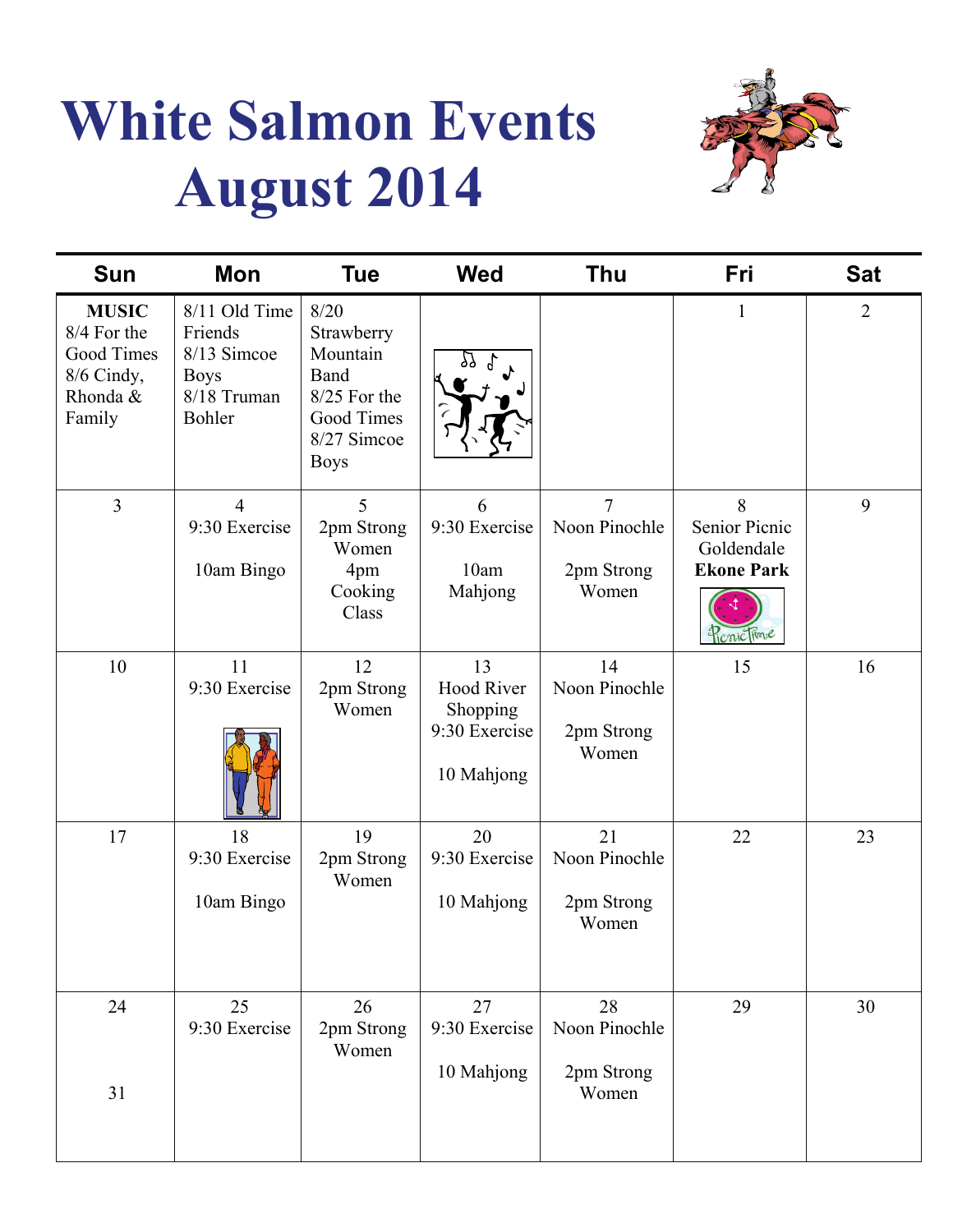

# **Goldendale Events August 2014**

**"Patriotism is supporting your country all the time and your government when it deserves it." Mark Twain** 

| <b>Sun</b>                                                          | Mon                              | <b>Tue</b>                                                                             | <b>Wed</b>                                     | <b>Thu</b>                                                                                           | <b>Fri</b>                                                                  | <b>Sat</b>                                                                       |
|---------------------------------------------------------------------|----------------------------------|----------------------------------------------------------------------------------------|------------------------------------------------|------------------------------------------------------------------------------------------------------|-----------------------------------------------------------------------------|----------------------------------------------------------------------------------|
| <b>MUSIC</b><br>8/14<br><b>Simcoe</b><br><b>Boys</b><br>8/21 Jackie | 8/28<br><b>Simcoe Boys</b><br>የየ |                                                                                        |                                                |                                                                                                      | 1<br>12pm<br>Pinochle                                                       | $\overline{2}$<br>2nd Annual<br><b>Backyard</b><br><b>Blues Bash</b><br>773-4434 |
| $\overline{3}$                                                      | $\overline{4}$                   | 5<br>1pm Exercise<br>N <sub>O</sub><br><b>Tai Chi</b><br><b>Resume in</b><br>September | 6                                              | $\overline{7}$<br>1pm Exercise<br>1pm Bingo                                                          | 8<br><b>Senior Picnic</b><br><b>Ekone Park</b><br>PicnicTime<br>12 Pinochle | 9<br>Dufur<br>Threshing<br>Bee<br>10am Parade                                    |
| 10                                                                  | 11                               | 12<br>10am Toenail<br>Care<br>1pm Exercise<br>NO Tai Chi<br>class                      | 13<br>10:30am<br>Caregiver<br>Support<br>Group | 14<br>1pm Exercise<br>1pm Bingo<br>Goldendale<br><b>Library Ice</b><br><b>Cream Social</b><br>6:30pm | 15<br><b>Hood River</b><br><b>Shopping</b><br>12 Pinochle                   | 16<br>Farmers<br>Market<br>Shopping<br><b>No Senior</b><br><b>Breakfast</b>      |
| 17                                                                  | 18                               | 19<br>1pm Exercise<br>NO Tai Chi<br>class                                              | 20                                             | 21<br>1pm Exercise<br>1pm Bingo<br>5pm BBQ<br><b>Klickitat Co</b><br>Fair                            | 22<br>12 pinochle                                                           | 23<br>Fair<br>Parade                                                             |
| 24<br>31                                                            | 25                               | 26<br>1pm Exercise<br>NO Tai Chi<br>class                                              | 27                                             | 28<br>1pm Exercise<br>1pm Bingo                                                                      | 29<br><b>The Dalles</b><br><b>Shopping</b><br>Noon Pinochle                 | 30<br>Farmers<br>Market<br>Shopping                                              |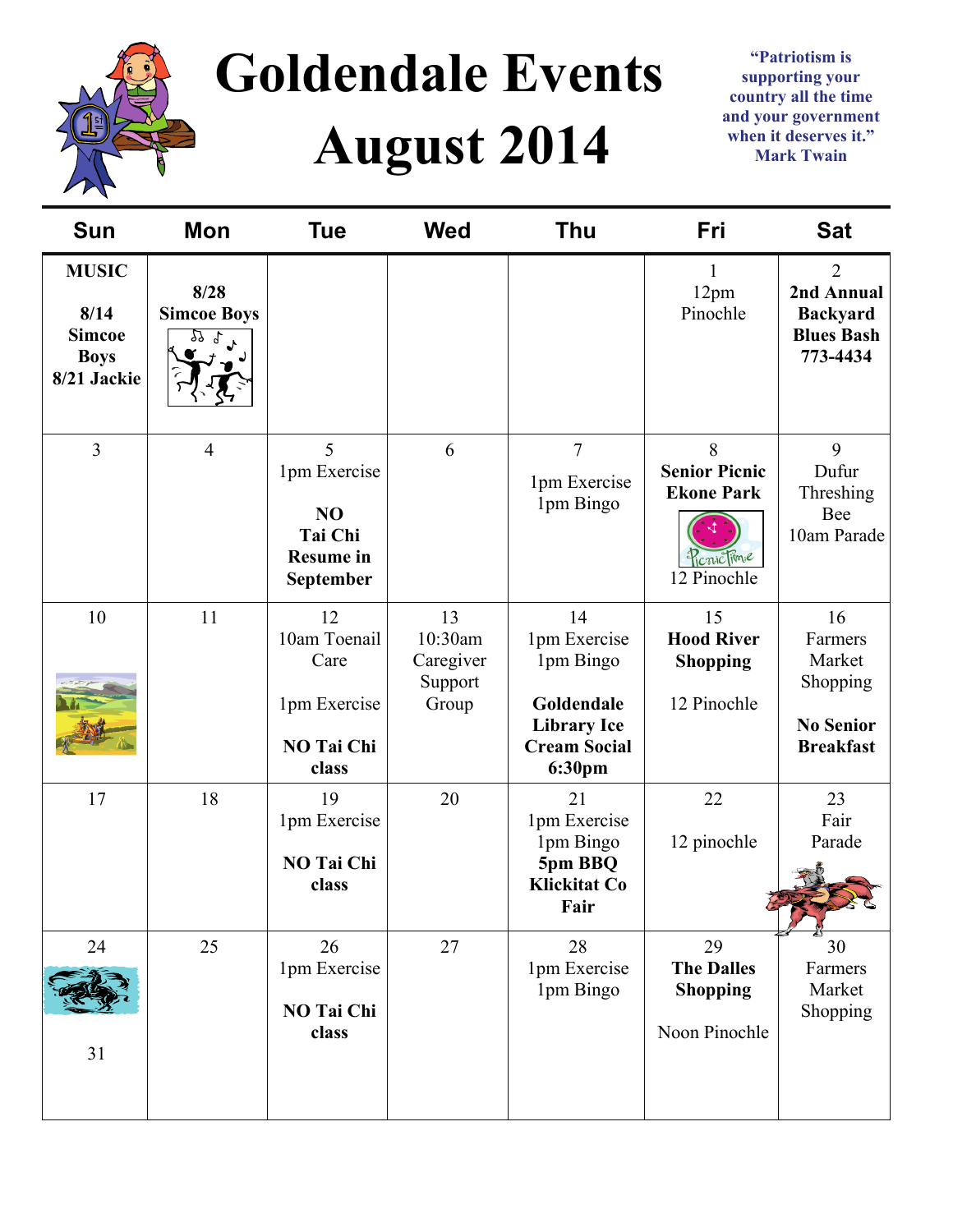## **August 2014 Menu**



| <b>Sun</b>                           | Mon                                                 | <b>Tue</b>                                           | <b>Wed</b>                                            | <b>Thu</b>                                               | Fri                                                          | <b>Sat</b>                                                                                  |
|--------------------------------------|-----------------------------------------------------|------------------------------------------------------|-------------------------------------------------------|----------------------------------------------------------|--------------------------------------------------------------|---------------------------------------------------------------------------------------------|
| <b>Menus</b><br>subject to<br>change |                                                     |                                                      |                                                       |                                                          | 1                                                            | 2 Lyle Lions<br>Breakfast 7am to<br>10am \$6 Adults,<br>Children 6-12,<br>\$3, Under 6 Free |
| $\overline{3}$                       | <b>WS</b><br>$\overline{4}$<br><b>Country Steak</b> | 5 GD & Lyle<br><b>Country Steak</b>                  | 6 WS<br>Sweet & Sour<br>Meatballs                     | 7 GD<br>Sweet &<br>Sour<br>Meatballs                     | 8<br><b>Senior Picnic</b><br><b>Ekone Park</b><br>Goldendale | 9                                                                                           |
| 10                                   | 11 WS<br><b>BBQ</b> Beef<br>Sandwich                | 12 GD & Lyle<br><b>BBQ</b> Beef<br>Sandwich          | 13 WS<br>Spinach Salad<br>w/ Chicken<br><b>Strips</b> | 14 GD<br>Spinach<br>Salad w/<br>Chicken<br><b>Strips</b> | 15                                                           | 16<br>No Goldendale<br>Senior<br><b>Breakfast</b>                                           |
| 17                                   | 18 WS<br>Kielbasa<br>Sausage &<br>Potato Bake       | 19 GD & Lyle<br>Kielbasa<br>Sausage &<br>Potato Bake | <b>20 WS</b><br>Chicken<br>Fettuccini<br>Alfredo      | 21 GD<br>Chicken<br>Fettuccini<br>Alfredo                | 22                                                           | 23                                                                                          |
| 24<br>31                             | 25 WS<br>Hungarian<br>Goulash                       | 26 GD & Lyle<br>Hungarian<br>Goulash                 | 27 WS<br>Taco Salad                                   | 28 GD<br>Taco<br>Salad                                   | 29                                                           | 30                                                                                          |

#### **Senior Meal Site Locations**

**TROUT LAKE:** The 2nd Thursday of the month at 5pm, at the high school **BICKLETON:** The 2nd & 4th Tuesday at 11:30am at the Grange Hall **LYLE:** Every Tuesday at 12-noon at the Lyle Lions Community Center **GOLDENDALE:** Every Tuesday & Thursday at 12-noon at the Goldendale Senior center, 115 E Street **WHITE SALMON:** Every Monday & Wednesday at 12-noon at the Pioneer Center, 501 NE Washington.

\$3.50pp requested donation for those 60 and older. Spouses of those 60 and older can dine with their spouse at the senior rate. Nonseniors \$6.50pp fee.

With varied needs of seniors, flexibility is the key. Persons 60 years of age or older who are homebound and unable to shop or prepare their own meals may be eligible for home delivered meals.

Hot & Frozen Home Delivered meals are available call Senior Services for more information. Goldendale 773-3757 White Salmon 493-3068

Senior Newsletter Edited by Virginia Dunham and Jill Parrott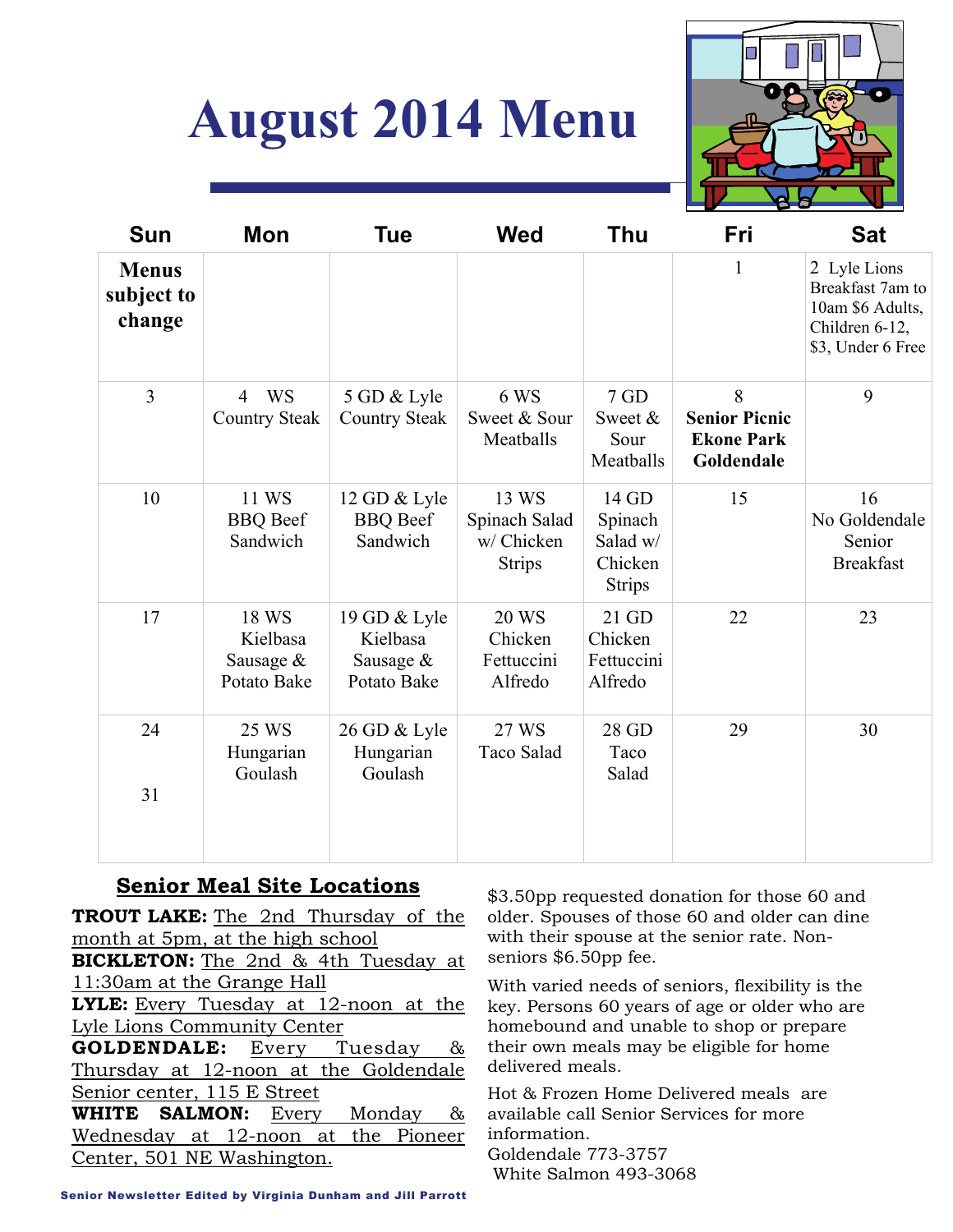## **Heat and Seniors**

People aged 65 years or older are less likely to sense and respond to changes in temperature

- • Stay in air-conditioned buildings as much as possible. Contact Senior Services to locate an air-conditioned shelter in your area.
- • Do not rely on a fan as your primary cooling device during an extreme heat event.
- • Drink more water than usual and **don't wait** until you're thirsty to drink.
- • Check on a friend or neighbor and have someone do the same for you.
- • Don't use the stove or oven to cook—consider a sandwich or a salad.
- Wear loose, lightweight, light-colored clothing.
- • Take cool showers or baths to cool down.
- Check the local news for health and safety updates.
- • Seek medical care immediately if you have, or someone you know has, symptoms of heat-related illness like muscle cramps, headaches, nausea or vomiting.

## **Warning Signs and Symptoms of Heat-Related Illness**

Muscle cramping might be the first sign of heat-related illness, and may lead to heat exhaustion or stroke. Here is how you can recognize heat exhaustion and heat stroke and what to do:

#### **Heat Exhaustion**

- Heavy sweating
- Weakness
- Cold, pale, and clammy skin
- Fast, weak pulse
- Nausea or vomiting
- Fainting

#### **What You Should Do:**

- Move to a cooler location.
- Lie down and loosen your clothing.
- Apply cool, wet cloths to as much of your body as possible.
- Sip water.
- If you have vomited and it continues, seek medical attention immediately.

#### **Heat Stroke**

- High body temperature (above 103°F)\*
- Hot, red, dry or moist skin
- Rapid and strong pulse
- Possible unconsciousness

#### **What You Should Do:**

- Call 911 immediately **this is a medical emergency**.
- Move the person to a cooler environment.
- Reduce the person's body temperature with cool cloths or even a bath.
- Do **NOT** give fluids.

Centers for Disease Control and Prevention1600 Clifton RdAtlanta, GA 30333

[National Center for Environmental Health](http://www.cdc.gov/nceh/)



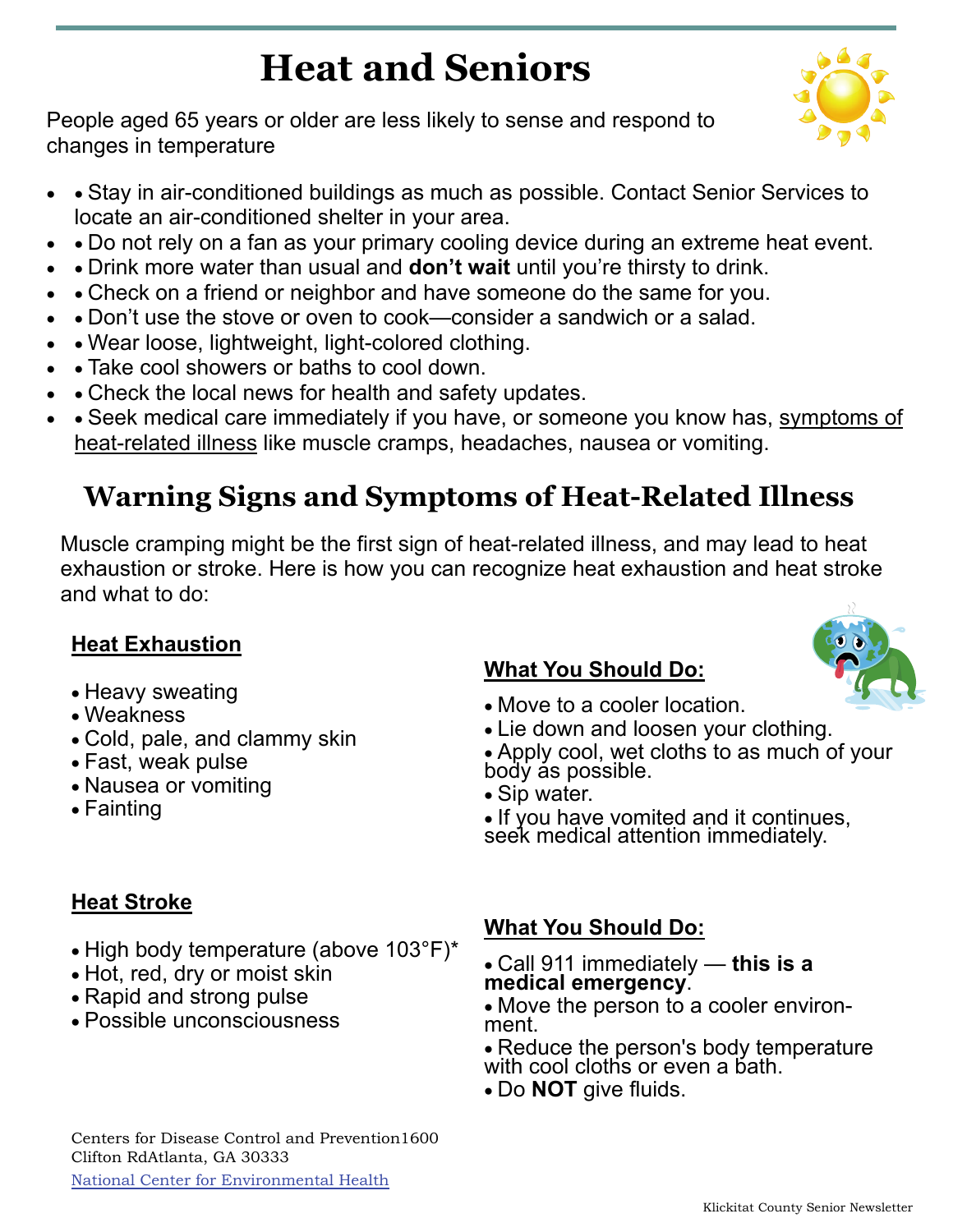### **Klickitat County Senior Advisory Board**

**The next Advisory Board Meeting is scheduled for Friday, August 2, 2014 at 10:30am at the Dallesport Community Center.** 

**The purpose of the Senior Advisory Board is to represent the interests of the senior citizens of Klickitat County, and assure that proper program planning, budgeting, administration, and evaluation are carried out for the best interest of the Klickitat County Senior Citizens**.

All are welcome to attend. If you have questions or would like additional information please contact Sharon Carter, Klickitat County Senior Services Director at 509-493-6228.

#### **Outstanding Volunteer Recognition**

The Klickitat County Senior Advisory Board would like to take time in our monthly Senior Newsletters to recognized Seniors of Klickitat County who donate their time to our community. Nomination forms are available by calling or stopping by the Senior Services offices to nominate those 60 and older whom they feel should be recognized as an Outstanding Senior Volunteer.

A volunteer will be selected every other month at the Senior Advisory Board Meeting and then they will be featured in the Monthly Klickitat County Senior Newsletter. The Advisory Board will also use the nomination forms to select a Volunteer of the Year.

Please use the nomination form —you can request a form by calling Senior Services in White Salmon at 509-493-3068 or in Goldendale at 509-773-3757and we can send one to you.

Please submit your nomination form by the end of the month in order to be one that may be selected for the following month feature article.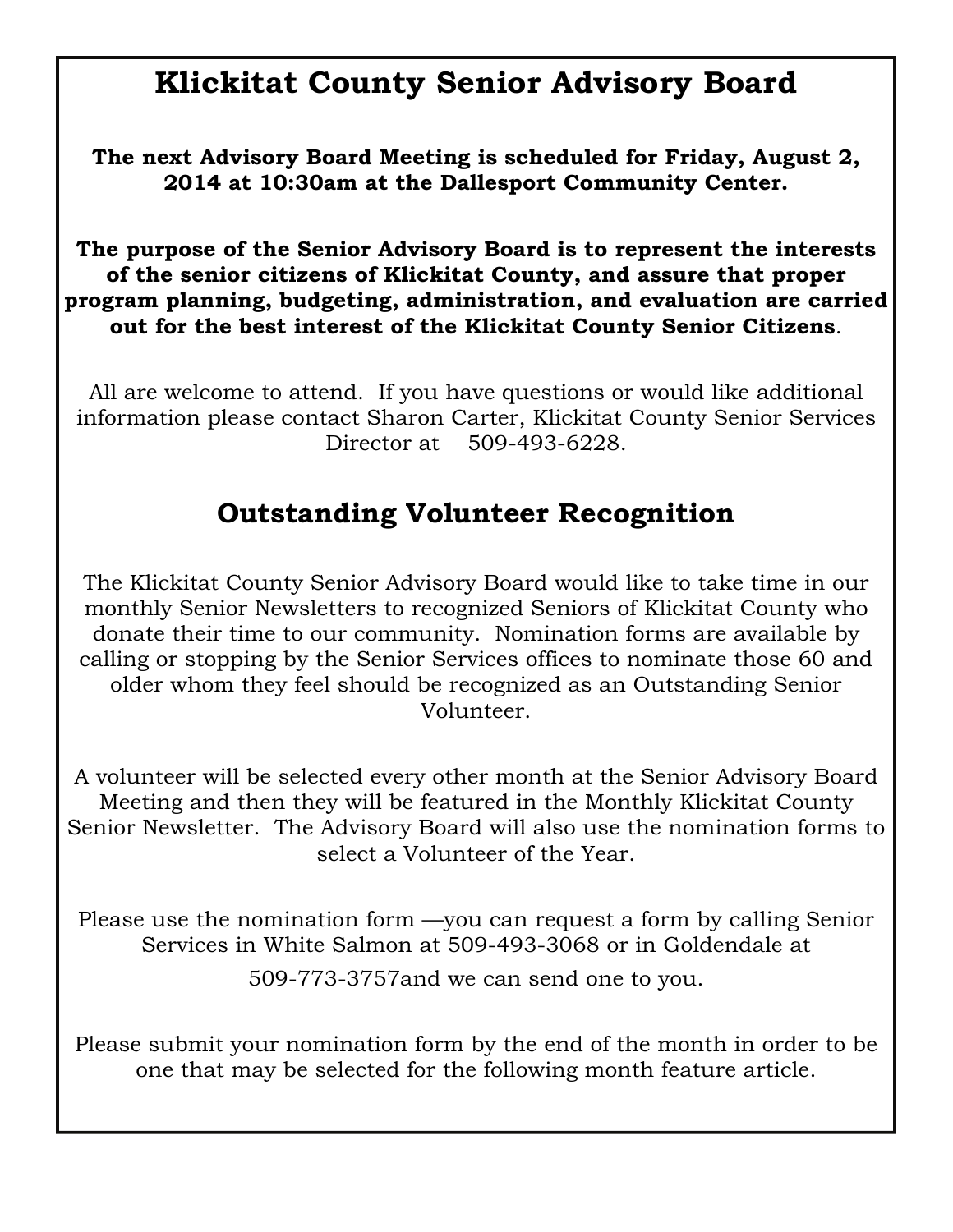

## **Goldendale**

### **VOLUNTEERS NEEDED**

Volunteers are always needed in Senior Services in positions from volunteer driving

to helping with meal preparation and clean up.

 We currently are looking for dynamic volunteers in Goldendale who would be interested in helping in the kitchen on Tuesdays and Thursdays.

 If you are interested in volunteering to help in the kitchen please call 773-3757or stop by our office (115 W. Court Street) to pick up a volunteer application.



Are you in town shopping and you find a great deal on an item?

Our kitchens can always use some staple items for our meal programs and we welcome donations of these items.

We can always use items such as:



Flour

Sugar

Cake mixes

Brownie mixes

Cooking Oil

Extra produce from gardens Coffee

#### **Energizing Support Groups**

#### **Goldendale Diabetes**

4th Tues. 6-7pm, August 26, Goldendale Library Camplin Room~ 541 965.0655

**Goldendale Bereavement Meeting** call Susan Shipman at 773-0380

#### **Goldendale Support Group**

Second Wednesday, August 13th 10:30am at the Goldendale Senior Center

#### **Parkinson's Support Group**

First Wednesday of each month, August 6 , 2pm Water's Edge Conference Room, 2nd floor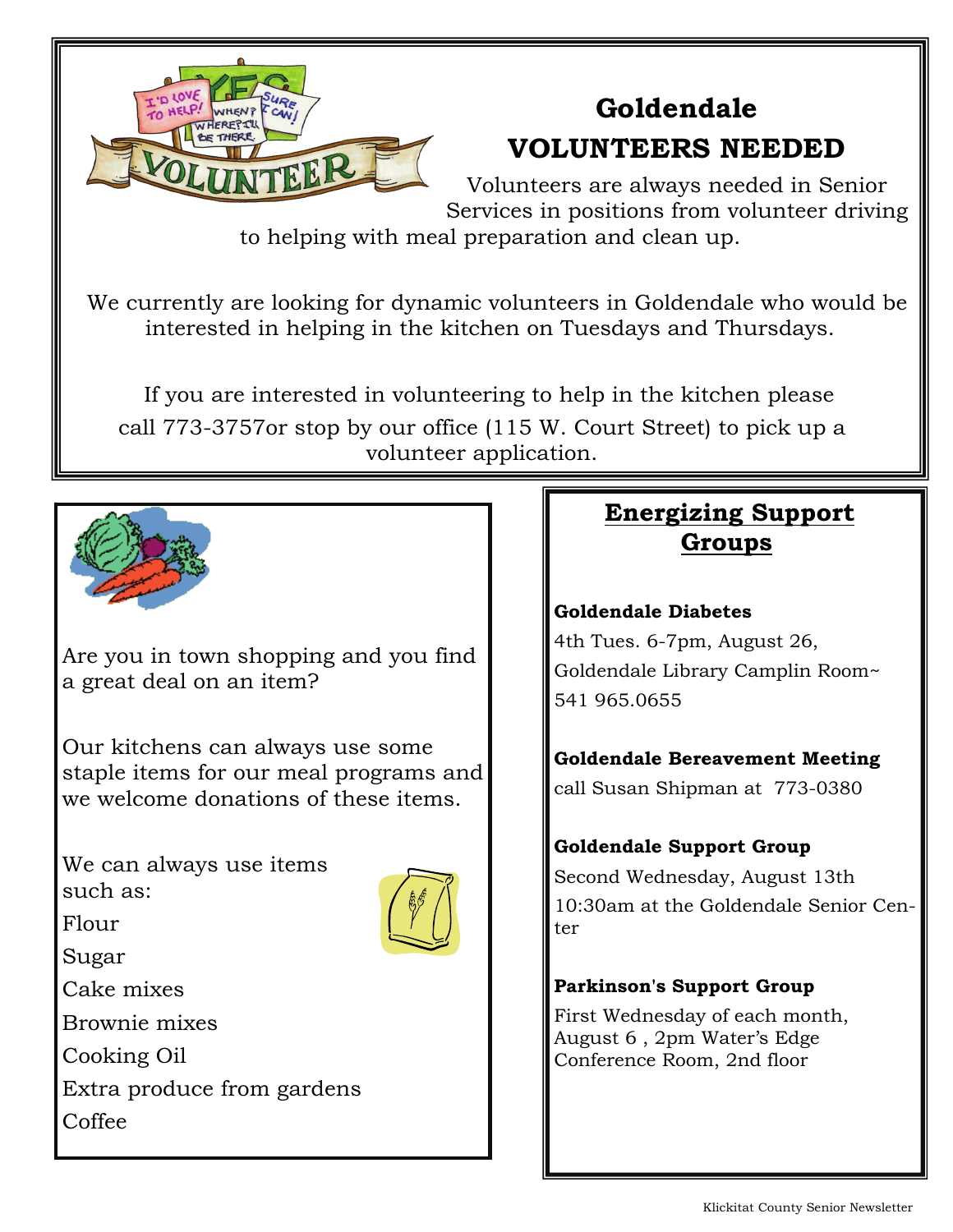### *Klickitat County Fair August 21st to 24th, "Rock with the Stock"*

Thursday, August 21st, 11am The Grounds entertainment begins, 5pm County Products & Produce Kick-Off Barbecue \$8pp Jimmy & Jimmy with Mary Jo Olson singing Repertoire covers the 1920s to 1980s.





Ogden Mopar Limo Service to the Klickitat County Fair

 Don't let a need for transportation keep you from attending the fair. Folks driving in from the country can also call Ogden's

Mopar and get a ride from one of the Churches' parking lot. The taxi will take you to the fair and then bring you back to your car when you are ready to go home. The taxi loads and unloads right behind the Reno's stage, which is a short walk to the grandstand, exhibit halls, and the cattle barn.

August 21st to 24th

9am to 7pm Fast Friendly & FREE Transportation

| <b>KLICKITAT MEAL</b>                                                | <b>Volunteer Hours</b>           |
|----------------------------------------------------------------------|----------------------------------|
| Meals will be served at 1pm & there is a<br>charge of \$3 per person |                                  |
| Any questions call 369-3985                                          | <b>June HOURS</b>                |
| <b>Dates:</b> 1st & 3rd Wednesday                                    | TRANSPORTATION 444.5<br>Hours    |
| Time: 1pm                                                            | <b>NUTRITION</b>                 |
| Place: Grace Lutheran                                                | 816.5<br>Hours                   |
| <b>Church Parsonage</b>                                              | <b>NEWSLETTER</b><br>20<br>Hours |
|                                                                      | SR. EXERCISE<br>25<br>Hours      |
| **This meal is not sponsored<br>by KCSS                              |                                  |